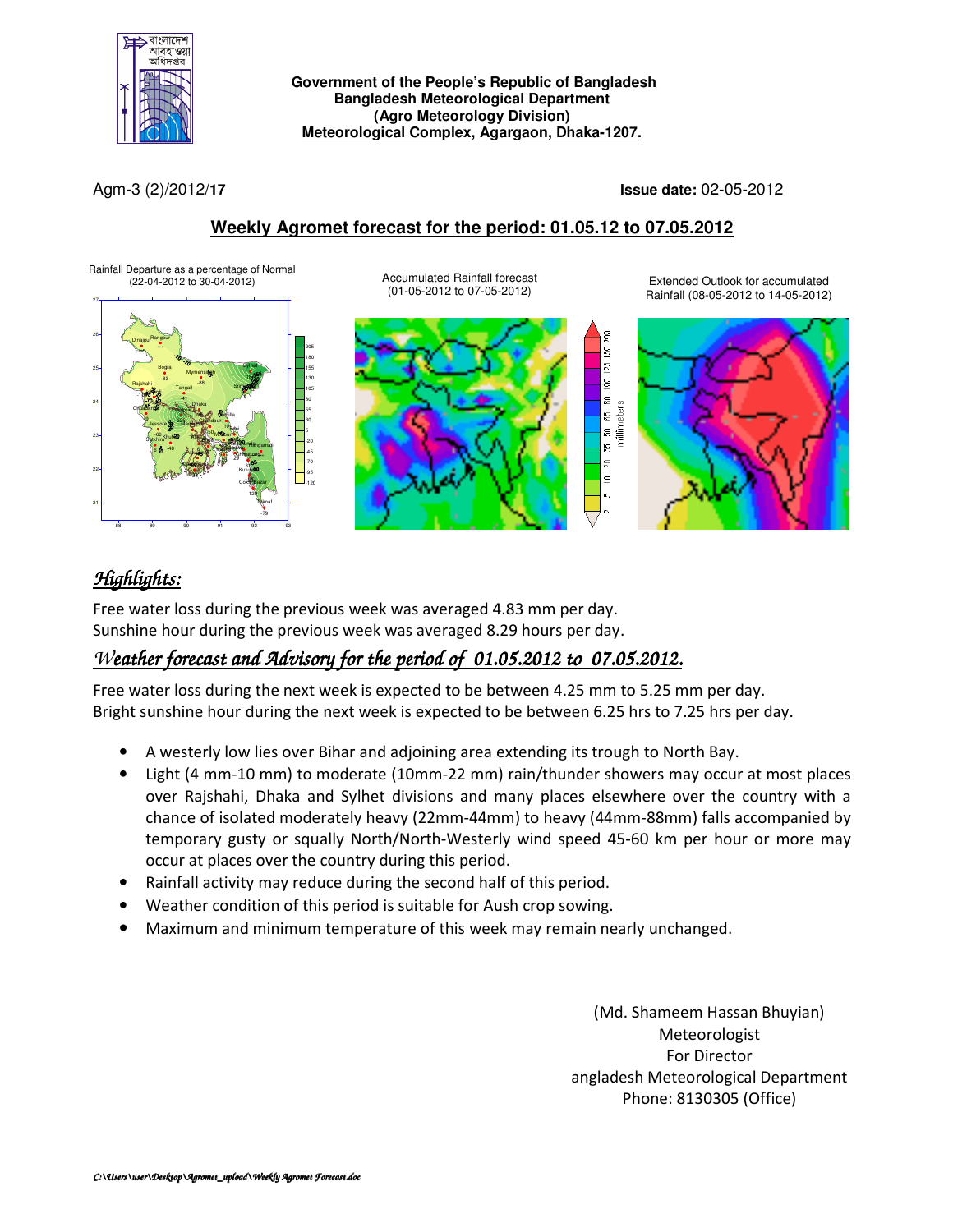## **Bangla Version**

### পূৰ্বাভাস, সময়: **০১-০৫-২০১২ থেকে ০৭-০৫-২০১২**



### *প্ৰধান বৈশিষ্ট্য সমৃহঃ-*

গত সপ্তাহের দৈনিক বাম্পীভবনের গড় ৪.৮৩মিঃ মিঃ ছিল। গত সপ্তাহের দৈনিক সূর্যকিরণ কালের গড় ৮.২৯ ঘন্টা ছিল।

### *আবহাওয়া প্*ৰ্বাভাসঃ- ০১-০৫-২০১২ইং থেকে ০৭-০৫-২০১২ ইং পৰ্যন্ত।

আগামী সপ্তাহের বাষ্পীভবনের দৈনিক গড় মান ৪.২৫ মিঃমিঃ থেকে ৫.২৫ মিঃমিঃ থাকতে পারে। আগামী সপ্তাহের সূর্যকিরণকালের দৈনিক গড় মান ৬.২৫ ঘন্টা থেকে ৭.২৫ ঘন্টা থাকতে পারে।

- একটি পশ্চিমা লঘুচাপ বিহার এবং তৎসংলগ্ন এলাকায় অবস্থান করছে, যার বর্ধিতাংশ উত্তর বঙ্গোপসাগর পর্যন্ত বিস্তৃত রয়েছে।
- এ সপ্তাহে রাজশাহী, ঢাকা ও সিলেট বিভাগের প্রায় সর্বত্র এবং দেশের অন্যত্র অনেক স্থানে হালকা (০৪-১০ মিঃ মিঃ) খেকে মাঝারী (১০-২২মিঃ মিঃ) ধরণের বৃষ্টি/বজ্র বৃষ্টির সম্ভাবনা রয়েছে। সেইসাথে দেশের কোথাও কোথাও বিক্ষিপ্তভাবে উত্তর/উত্তর পশ্চিমদিক হতে অস্থায়ী ভাবে ঘণ্টায় ৪৫-৬০ কিঃমিঃ অথবা আরো অধিক বেগে দমকা/ঝড়ো হাওয়াসহ মাঝারী ধরণের ভারী (২২-৪৪ মিঃ মিঃ) হতে ভারী (৪৪-৮৮ মিঃমিঃ) বৃষ্টিপাত হতে পারে।
- এ সময়ের দ্বিতীয়ার্ধে বষ্টিপাতের পরিমান কিছটা কমে যেতে পারে।
- এ সময়ের আবহাওয়া আউস বপনের উপযোগী থাকতে পারে।
- এ সপ্তাহে সর্বোচ্চ ও সর্বনিম্ন তাপমাত্রা প্রায় অপরিবর্তিত থাকতে পারে।

(মোঃ শামীম হাসান ভূইয়া) আবহাওয়াবিদ পরিচালকের পক্ষে বাংলাদেশ আবহাওয়া অধিদপ্তর কোনঃ ৮১৩০৩০৫ (দপ্তর)